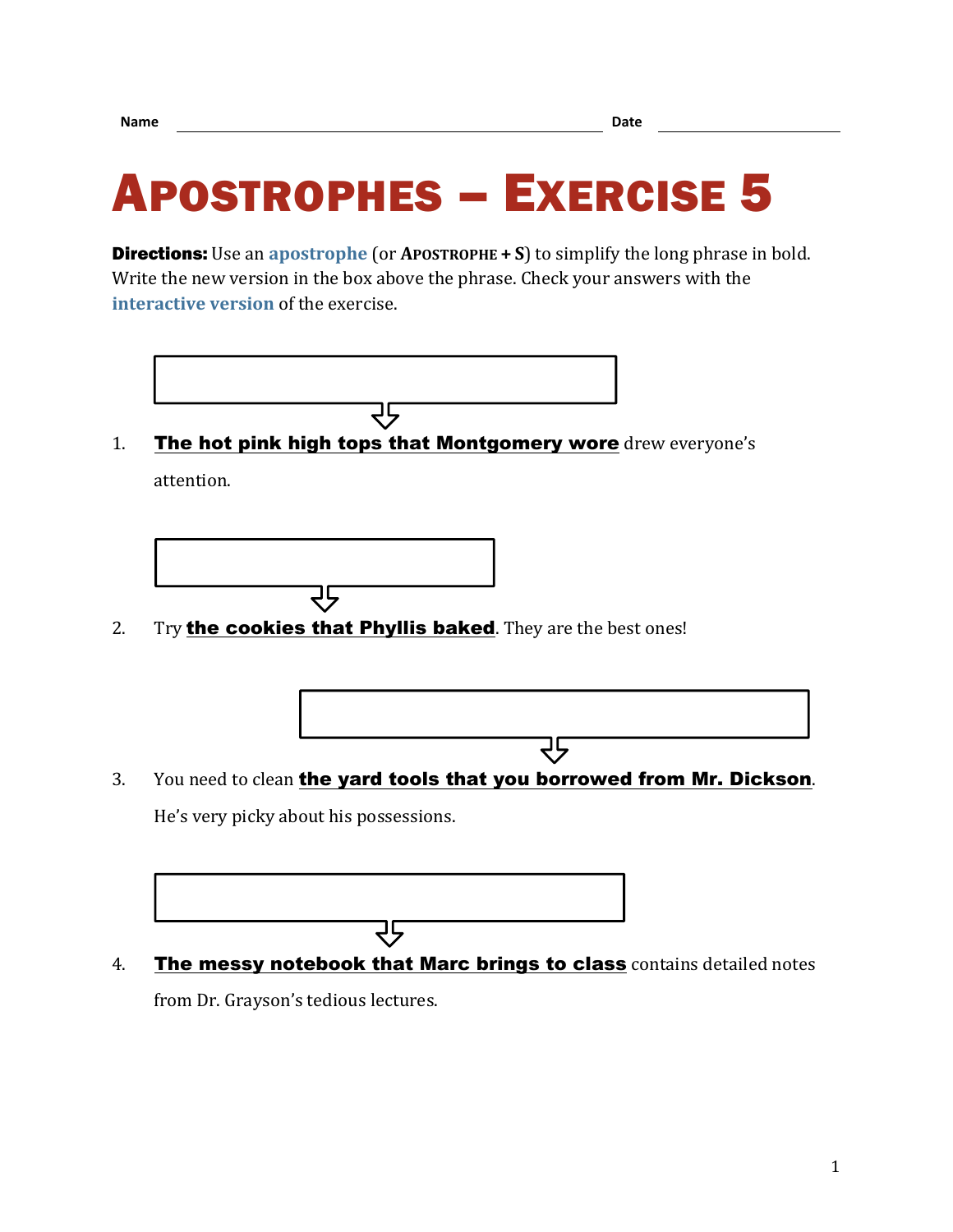5. The satisfaction that Kevin gets with a C means a GPA without scholarship potential.



マラ

6. Annistacia owns a big, powerful pit bull that intimidates everyone who meets him.



7. The vegetable garden that Gladys is always fertilizing has tomatoes

the size of softballs!



8. Read **the essay that Curtis wrote**. It's so funny that you'll snort your coffee!



9. The teacher for that class assigns twice as many essays as our teacher does.



10. Look at the grease stains! This paper must be **homework from Francis**. That boy is always eating cafeteria French fries!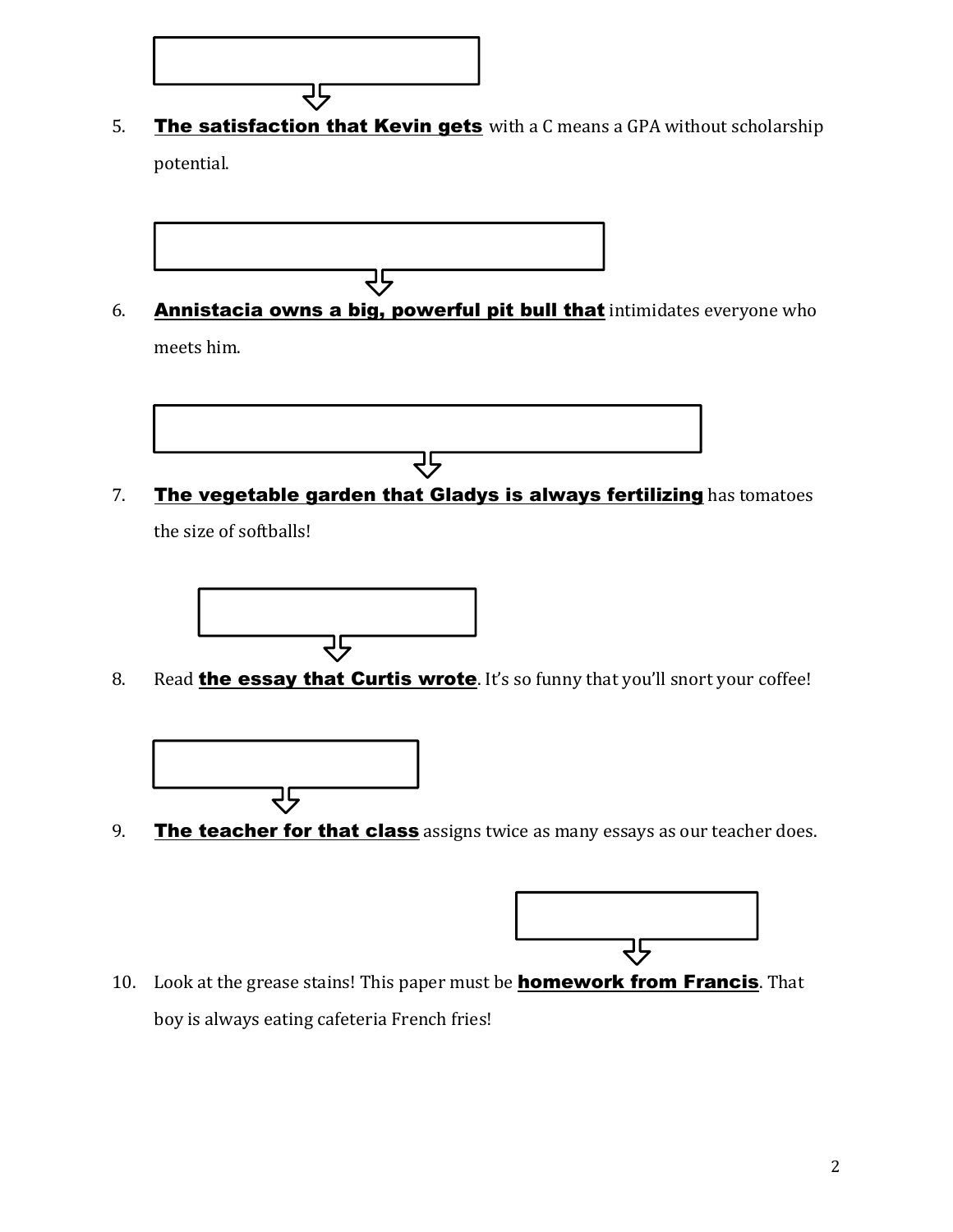11. We didn't want to destroy **the nests the birds had built**, so we waited until winter to cut down the old oak tree.

マラ



12. The novels that Bliss never dusts fill the shelves of her many bookcases.



13. The wild plaid shirt that Carlos was wearing made Sara dizzy.



14. When we bought **the used car from an old woman**, we didn't expect to find rap music in the CD drive.



15. Hurry up and finish! You don't want to experience **the anger of our boss**.



16. The cats that the neighbors adopted leave a trail of paw prints all over the hoods of our cars.